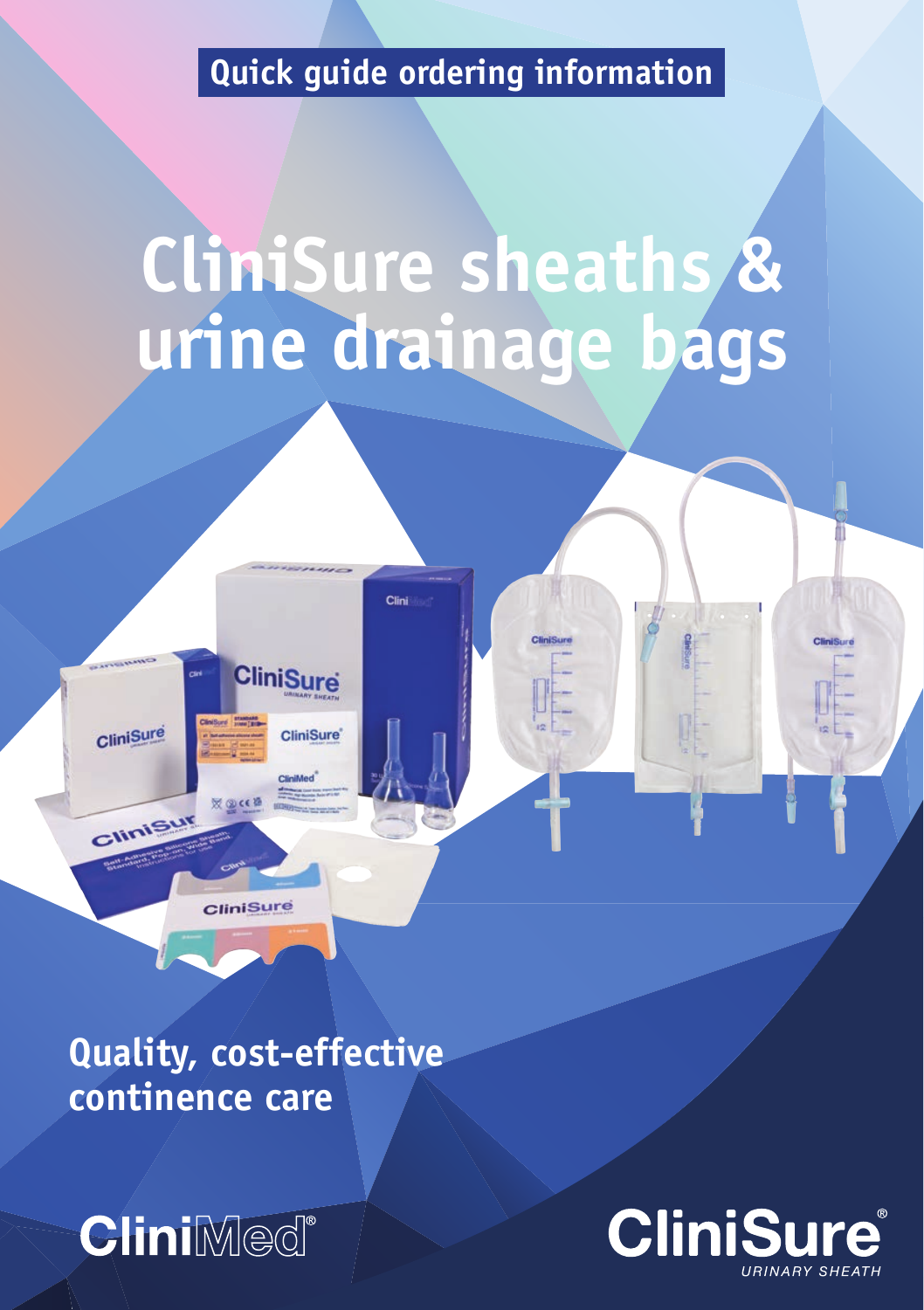

| CliniSure self-adhesive silicone sheath – Standard | Quantity | Product<br>Code | PIP<br>Code |
|----------------------------------------------------|----------|-----------------|-------------|
| Size 24mm                                          | 30       | <b>CS24S</b>    | 419-1623    |
| Size 28mm                                          | 30       | <b>CS28S</b>    | 419-1631    |
| Size 31mm                                          | 30       | <b>CS31S</b>    | 419-1649    |
| Size 35mm                                          | 30       | <b>CS35S</b>    | 419-1656    |
| Size 40mm                                          | 30       | CS40S           | 419-1664    |

| ClinSure self-adhesive silicone sheath – Wide Band |    |                    |          |
|----------------------------------------------------|----|--------------------|----------|
| Size 24mm                                          | 30 | CS <sub>24</sub> W | 419-1672 |
| Size 28mm                                          | 30 | CS <sub>28</sub> W | 419-1680 |
| Size 31mm                                          | 30 | CS31W              | 419-1698 |
| Size 35mm                                          | 30 | CS35W              | 419-1706 |
| Size 40mm                                          | 30 | <b>CS40W</b>       | 419-1714 |

| Size 24mm | 30 | CS <sub>24</sub> P | 419-1722 |
|-----------|----|--------------------|----------|
| Size 28mm | 30 | CS <sub>28</sub> P | 419-1730 |
| Size 31mm | 30 | CS31P              | 419-1748 |
| Size 35mm | 30 | CS35P              | 419-1755 |
| Size 40mm | 30 | <b>CS40P</b>       | 419-1763 |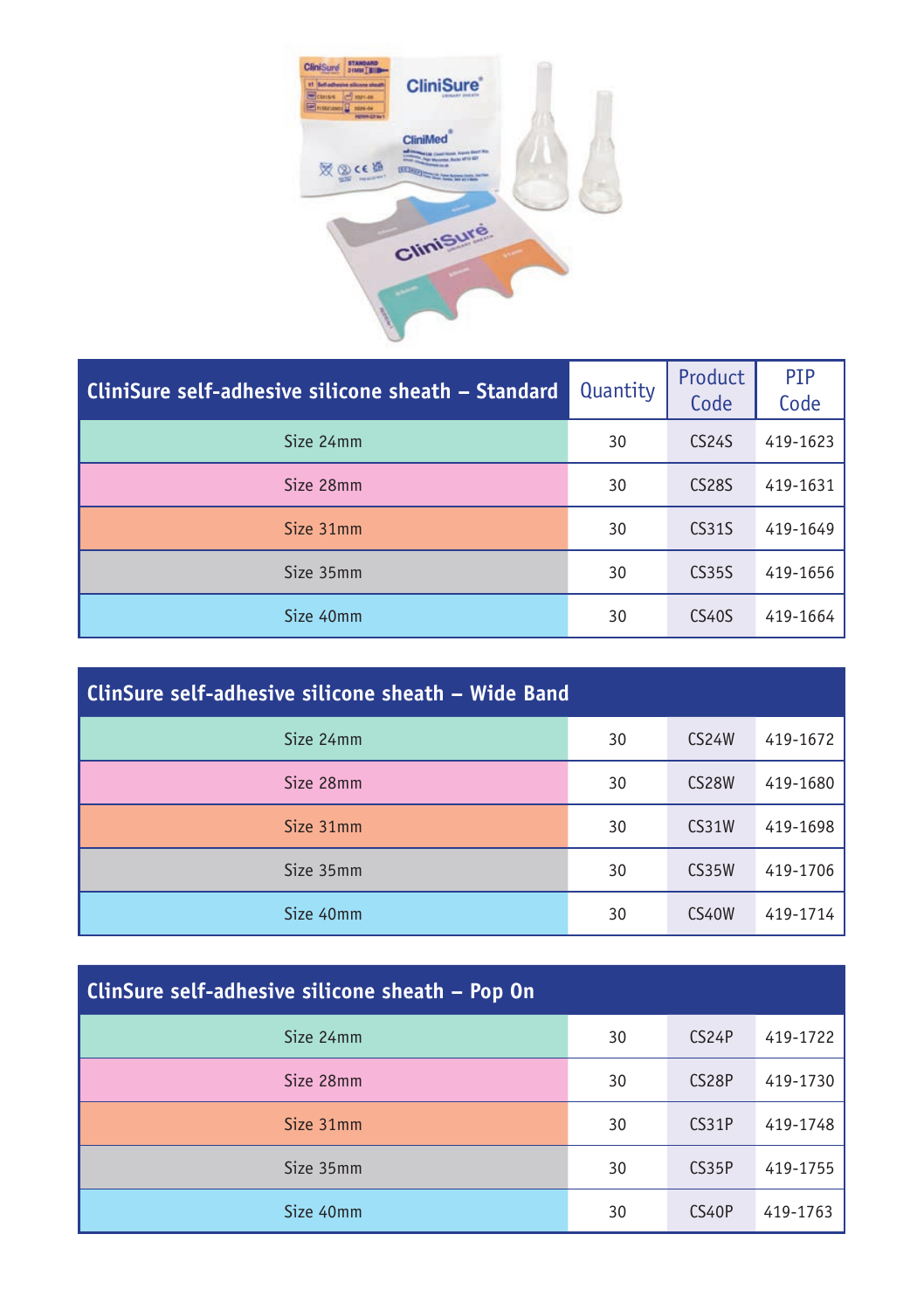| CliniSure leg drainage bags                                                                                               | Quantity | Product<br>Code | <b>PTP</b><br>Code |
|---------------------------------------------------------------------------------------------------------------------------|----------|-----------------|--------------------|
| CliniSure sterile leg bags with lever tap, 500ml short tube with<br>overnight connector, 1 pair of elasticated leg straps | 10       | <b>CSL500ST</b> | 418-7977           |
| CliniSure sterile leg bags with lever tap, 500ml long tube with<br>overnight connector, 1 pair of elasticated leg straps  | 10       | CSL500LT        | 418-8116           |
| CliniSure sterile leg bags with T-tap, 500ml short tube with<br>overnight connector, 1 pair of elasticated leg straps     | 10       | CST500ST        | 418-8132           |
| CliniSure sterile leg bags with T-tap, 500ml long tube with<br>overnight connector, 1 pair of elasticated leg straps      | 10       | CST500LT        | 418-8124           |

| <b>ClinSure night drainage bags</b>                                         |    |                     |          |
|-----------------------------------------------------------------------------|----|---------------------|----------|
| CliniSure sterile night drainage bags, 2 litre with lever tap               | 10 | CSL <sub>2</sub> L  | 418-8157 |
| CliniSure sterile night drainage bags, 2 litre with T-tap                   | 10 | CST <sub>2</sub> L  | 418-8140 |
| CliniSure non-sterile single use night drainage bags, 2 litre with<br>T-tap | 10 | CSSU <sub>2</sub> L | 4188165  |

| <b>ClinSure leg bag straps</b>                            |    |                   |              |
|-----------------------------------------------------------|----|-------------------|--------------|
| CliniSure leg bag straps, elasticated, washable (5 pairs) | г, | CS <sub>5</sub> S | $418 - 8173$ |